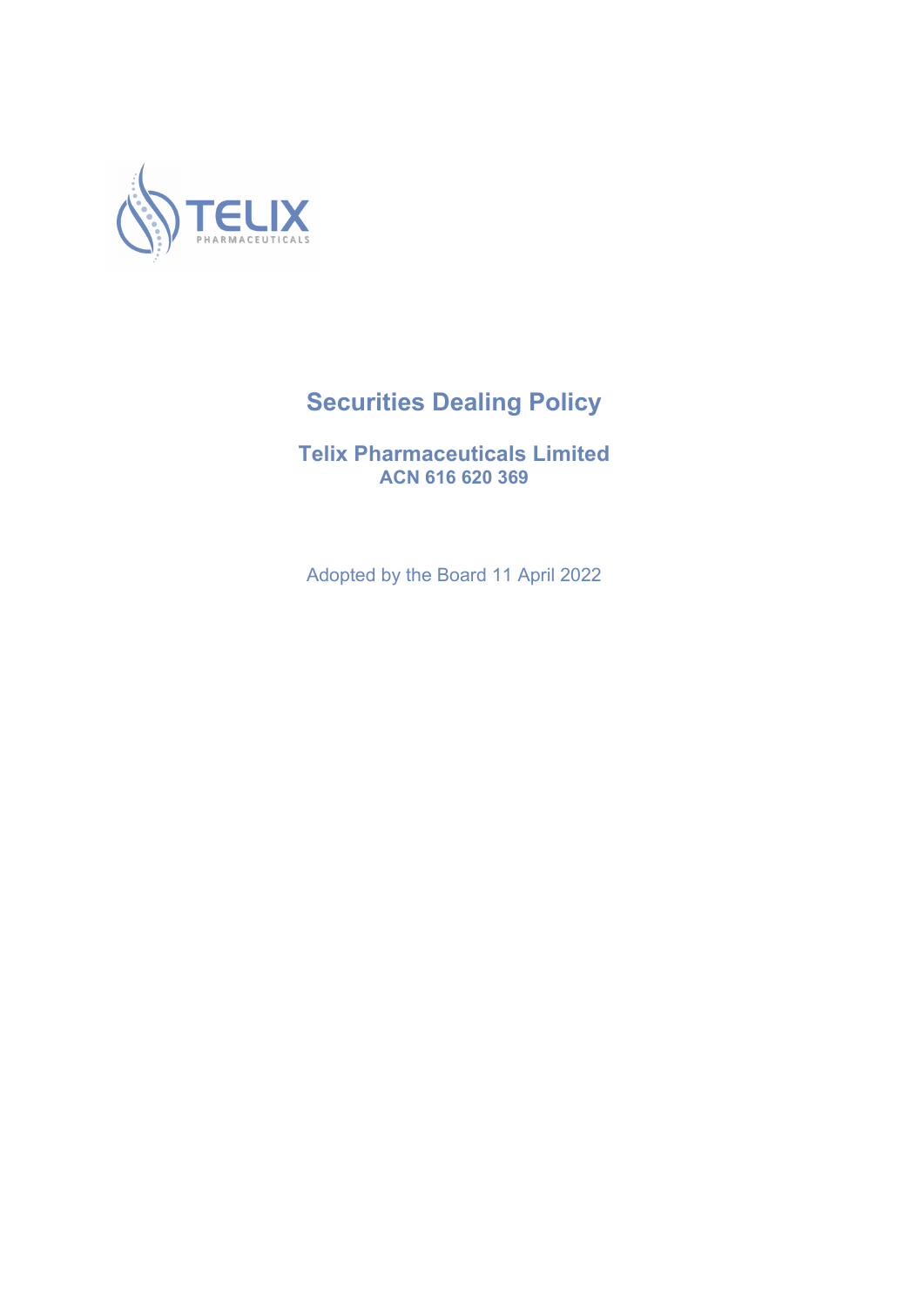# **1 Purpose and Objectives**

As a public company, Telix Pharmaceuticals Limited (**Telix** or the **Company**) is bound by laws governing the conduct for buying, selling and otherwise dealing in securities. The purpose of this Securities Dealing Policy (**Policy**) is to:

- (a) explain the types of conduct in dealing in securities that are prohibited under the Corporations Act and to whom such prohibitions apply; and
- (b) establish a best practice procedure for the buying and selling of securities that protects Telix and its related bodies corporate (together, the **Group**), the Directors, officers and employees of the Group and the trading of the Company's securities.

# **2 Policy Application**

Telix aims to achieve the highest possible standards of corporate conduct and governance. This Policy applies to each Group director, officer, and employee, as well as each contractor and consultant to the Group whose terms of engagement apply this Policy to them (referred to collectively as **Telix People** and individually as a **Telix Person**).

**Restricted Persons** have additional restrictions and responsibilities, which are set out in this Policy. Certain aspects of this Policy apply only to Restricted Persons. For the purposes of this Policy,

# **Restricted Persons** are:

- (a) each director of the Company;
- (b) the Company Secretary of Telix;
- (c) each member of the Telix Global Leadership Team and their direct reports;
- (d) any other Telix Person who is one of the Group's key management personnel of the Company; and
- (e) any other Telix Person or Telix People designated by the Company Secretary of Telix from time to time.

Some aspects of this Policy also extend to or affect close associates of Restricted Persons (**Connected Persons**) such as family members or companies, trusts and other entities controlled by them. See section 5.2 for further information.

# **3 Insider Trading**

# **3.1 Insider Trading prohibition**

Telix People must comply with the law at all times when they are in possession of Inside Information. In particular, Telix People must not engage in Insider Trading. This means that a Telix Person who possesses Inside Information in relation to Securities must not:

- (a) apply for, acquire or dispose of those Securities, or agree to do so; or
- (b) procure, encourage, incite or induce any other person (for example, a family member, friend, or family to do any of the above things; or
- (c) directly or indirectly communicate the Inside Information to any other person, if the Telix Person knows or ought reasonably to know that the other person may use the information to do any of the above things.

These restrictions apply to anything the Telix Person does on their own behalf, or on behalf of another person. These restrictions also apply to another person doing things on the Telix Person's behalf. For example, if a family member acquires Securities for a Telix Person while the Telix Person is in possession of Inside Information in relation to those Securities, then the Telix Person may face insider trading liability.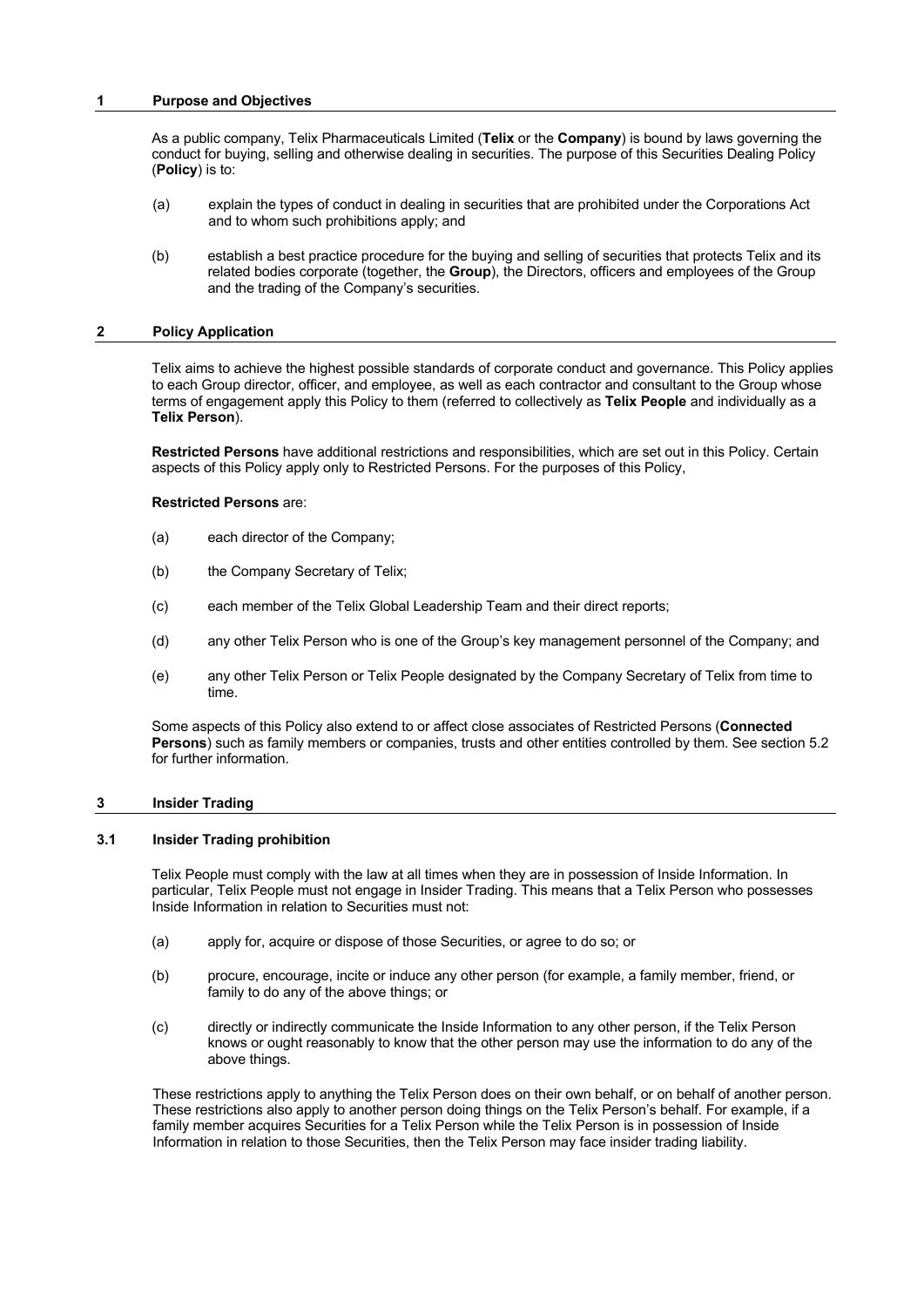# **3.2 Inside Information and other relevant terms**

**Inside Information** is information that:

- (a) is not generally available to the market; and
- (b) if it were generally available to the market, a reasonable person would expect it to have a material effect (upwards or downwards) on the price or value of a security.

#### Information is **generally available** if it:

- (c) consists of readily observable matters or deductions;
- (d) has been brought to the attention of investors through an announcement to the ASX or otherwise similarly brought to the attention of investors who commonly invest in securities and a reasonable period has elapsed since it was announced or brought to investors' attention; or
- (e) consists of deductions, conclusions or inferences made or drawn from information referred to in paragraphs (c) and (d) above.

### Examples of **readily observable** matters are:

- (f) a change in legislation which will affect the Company's ability to make certain types of investments; or
- (g) a severe downturn in global securities markets.

Information is regarded as being likely to have a **material effect** if it would, or would be likely to, influence persons who commonly invest in securities or other traded financial products in deciding whether or not to deal in the security.

Inside Information may include matters of supposition, matters that are not yet certain and matters relating to a person's intentions.

Some examples which may constitute Inside Information include:

- (a) Telix's financial performance;
- (b) Telix considering a major acquisition or disposal of assets, or a takeover or merger;
- (c) an undisclosed significant change in the Company's market share;
- (d) unannounced results of pharmaceutical trials;
- (e) changes in the capital structure of the Company, including proposals to raise additional equity or increase debt;
- (f) major new initiatives or proposed changes in the nature of the business of the Company;
- (g) changes to the Board of Directors of the Company (**Board**) or significant changes in key management personnel;
- (h) likely entry into (or loss of) a material contract or government approval;
- (i) likely receipt of grant (or decline) of a marketing authorisation approval by a regulatory agency;
- (j) a proposed dividend or other distribution or a change in dividend policy; or
- (k) a material claim against the Company or other unexpected liability.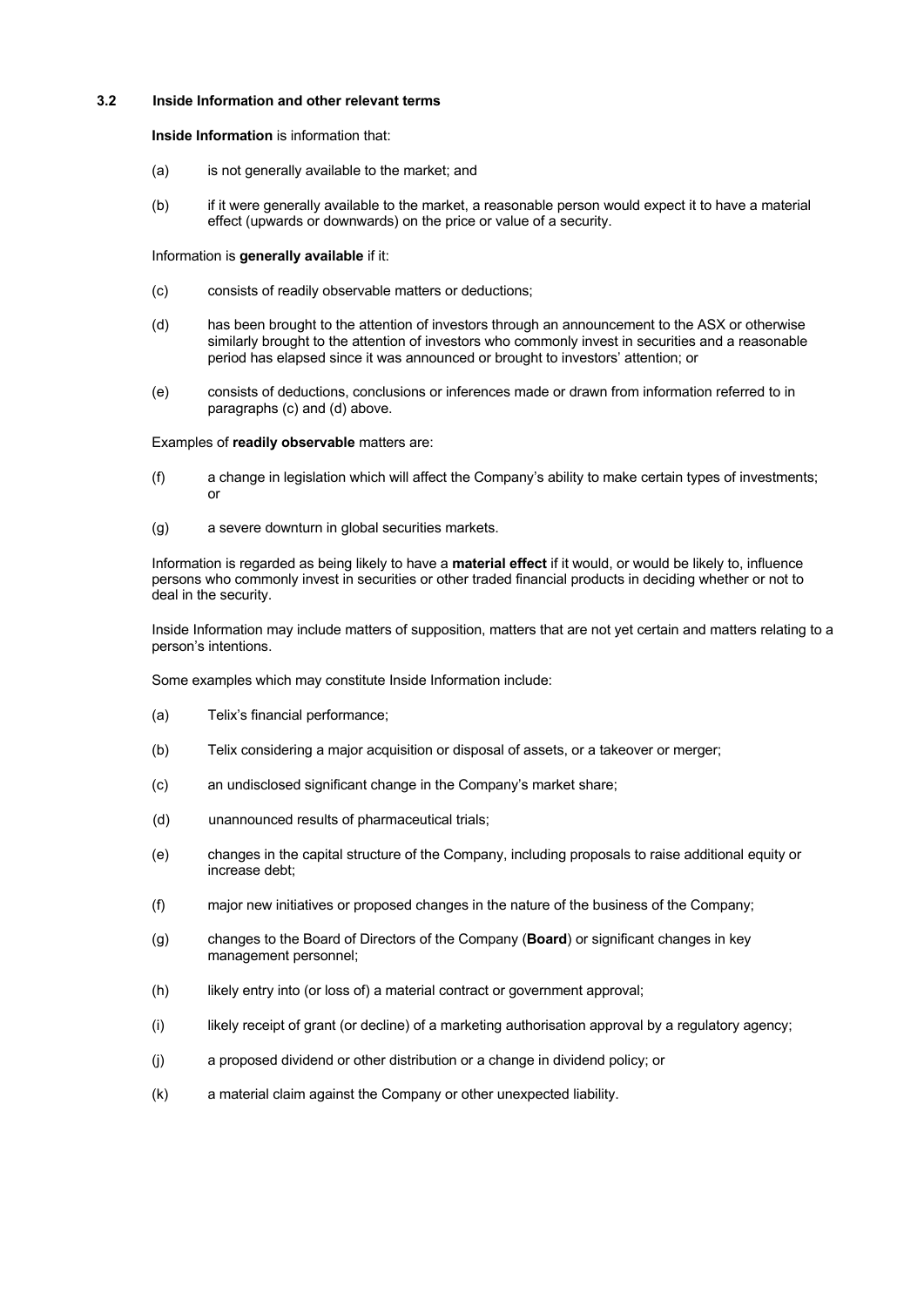# **3.3 Not limited to Telix information**

The prohibition against insider trading applies to Inside Information held by a Telix Person in respect of another company's Securities, as well as to Inside Information relating to the Securities of Telix.

#### **3.4 Information however obtained**

It does not matter how or in what capacity a person becomes aware of the Inside Information. Information does not have to be obtained from the Company to constitute Inside Information.

# **3.5 Extra-territorial application**

Under the Corporations Act, the prohibition against insider trading applies to acts within Australia and acts outside Australia that involve the Securities of companies that are Australian or do business in Australia. Hence, the law against insider trading applies to conduct relating to dealing in Telix Securities which occurs outside Australia and within Australia.

# **3.6 The Front Page Test**

It is important that public confidence in the Group is maintained. It would be damaging to the Group's reputation if the market or the general public perceived that Telix People might be taking advantage of their position in the Group to make financial gains (by dealing in securities on the basis of Inside Information).

As a guiding principle, Telix People should ask themselves:

If the market was aware of all the current circumstances, could I be perceived to be taking advantage of my position in an inappropriate way? How would it look if the transaction were reported on the front page of the newspaper? This is referred to as the **Front Page Test**.

If the Telix Person is unsure, he or she should consult the Company Secretary.

Where any approval is required for a dealing under this Policy, approval will not be granted where the dealing would not satisfy the Front Page Test.

#### **4 Telix policies on securities dealing**

## **4.1 No short-term or speculative dealing**

No Telix Person may deal in Telix Securities for short-term gain. Short-term trading includes buying and selling Telix Securities on market within a three-month period, and entering into other short-term dealings (for example, forward contracts).

# **4.2 No hedging of Company securities**

Hedging includes entering into arrangements that operate to limit the economic risk associated with holding Telix Securities. Telix Securities acquired under an equity incentive plan operated by the Group must never be hedged prior to vesting. Telix Securities must never be hedged while they are subject to a holding lock or restriction on dealing under the terms of an equity incentive plan operated by the Group.

#### **4.3 No dealing in Blackout Periods**

There are certain periods in the year where Telix People must not deal in Telix Securities due to the proximity of those periods to the release of Telix's financial or trading results – and therefore a heightened risk of actual or perceived insider trading.

Telix People are restricted from trading in Telix Securities during these periods known as **Blackout Periods**.

Blackout Periods are set out below. Note that even when a Blackout Period is not operating, Telix People may be prevented from dealing in Telix Securities by insider trading laws.

Telix People are responsible for complying with the law at all times.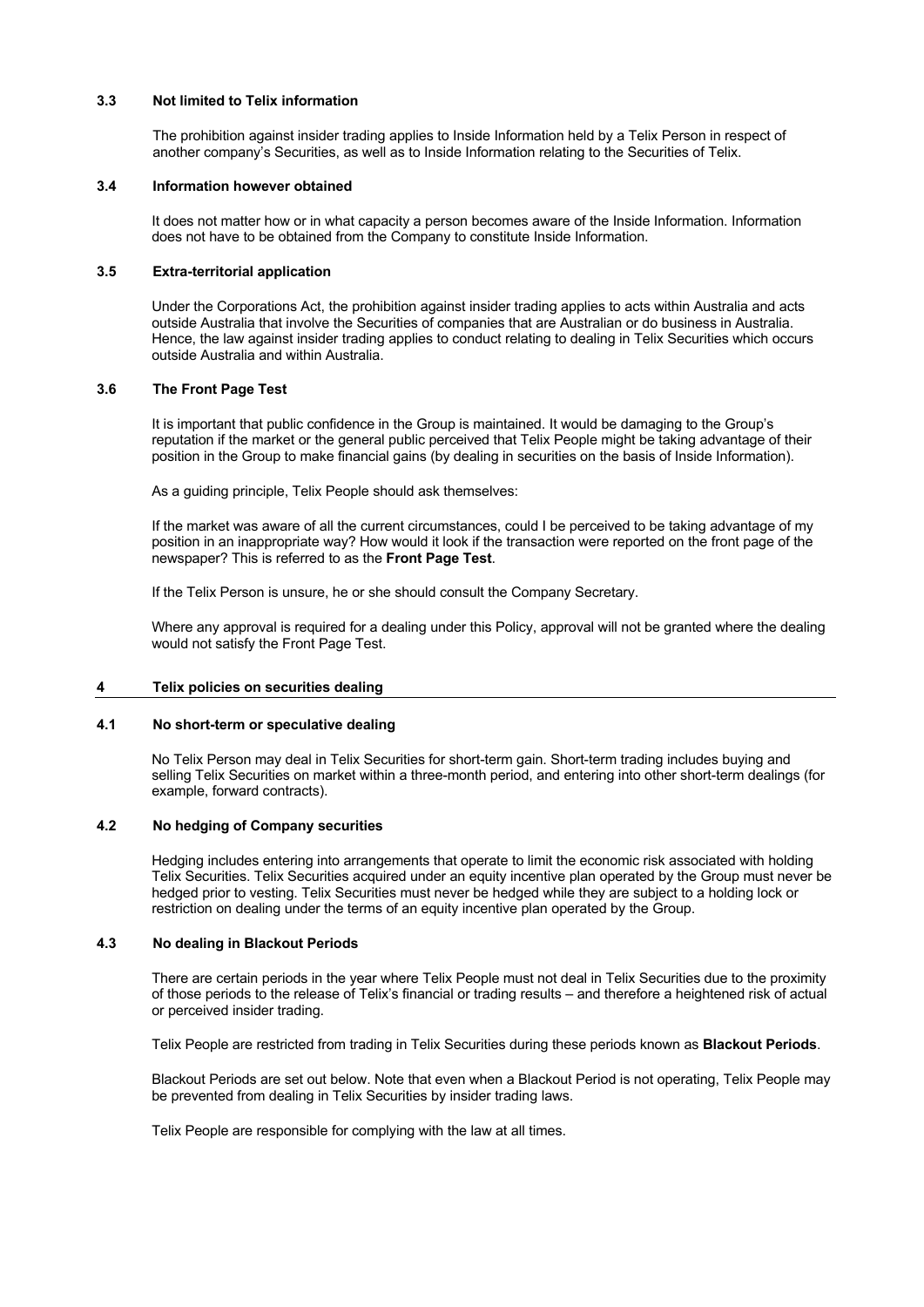| Event                                                        | <b>Blackout Period</b>                                                                                                                         |
|--------------------------------------------------------------|------------------------------------------------------------------------------------------------------------------------------------------------|
| Release of Full Year Results to ASX                          | From the close of trading on the ASX on 31 December each<br>year until the start of trading on the day following the release.                  |
| Release of Half Year Results to ASX                          | From the close of trading on the ASX on 30 June each year until<br>the start of trading on the day following the release.                      |
| Release of Quarterly Results to ASX                          | From the close of trading on the ASX on 31 March and 30<br>September each year until the start of trading on the day<br>following the release. |
| Any other period that the Board specifies from time to time. |                                                                                                                                                |

An existing buy or sell order which has not completed by the commencement of a Blackout Period must immediately be notified to the Company Secretary.

# **4.4 Exemption for subscription for shares under Telix employee equity plans or similar schemes**

The Blackout Periods detailed in 4.3 do not apply to certain activities in relation to Telix employee incentive plans and/ or similar schemes. In particular, subject to all necessary vesting conditions having been met, and subject to confirmation that the Telix Person is not in possession of Inside Information, the following may be exercised during a Blackout Period:

- an option to subscribe for Telix shares (issued under a Telix Group employee incentive plan);
- a right to receive a Telix share (issued under a Telix Group employee incentive plan)
- an option or warrant to subscribe for Telix shares (issued outside a Telix Group employee incentive plan)

Dealings with the resulting shares are always subject to the requirements of this Policy.

All other aspects of this Policy apply in the scenarios described above.

# **4.5 Other exemptions - exceptional circumstances**

In exceptional circumstances, Telix People may be given prior written clearance to dispose of (but not acquire) Telix Securities where they would otherwise be restricted by this Policy due to the application of a Blackout Period.

Exceptional circumstances may include severe financial hardship, a requirement under a court order, court enforceable undertaking or other legal or regulatory requirement (for example, a family law settlement).

Approval to dispose of securities will only be considered if the application is in the form specified by Telix from time to time and is accompanied by:

- (a) details of the proposed dealing including the number of Telix Securities to be disposed and date for executing the proposed dealing:
- (b) confirmation that the Telix Person is not in possession of Inside Information in relation to Telix **Securities**
- (c) sufficient evidence (in the opinion of the person providing clearance) that the disposal is the most reasonable course of action available in the circumstances.

All requests must be sent via the Company Secretary. Applications will be considered by the Group CEO (in the case of Restricted Persons other than Directors); the Chairperson of the Board (in the case of the Group CEO or other Directors); or the Chairperson of the Audit and Risk Committee (in the case of the Chairperson of the Board) (the **Approver**).

The Approver has sole discretion to decide whether or not exceptional circumstances exist and approval should be granted. The Approver may withdraw approval if new information comes to light.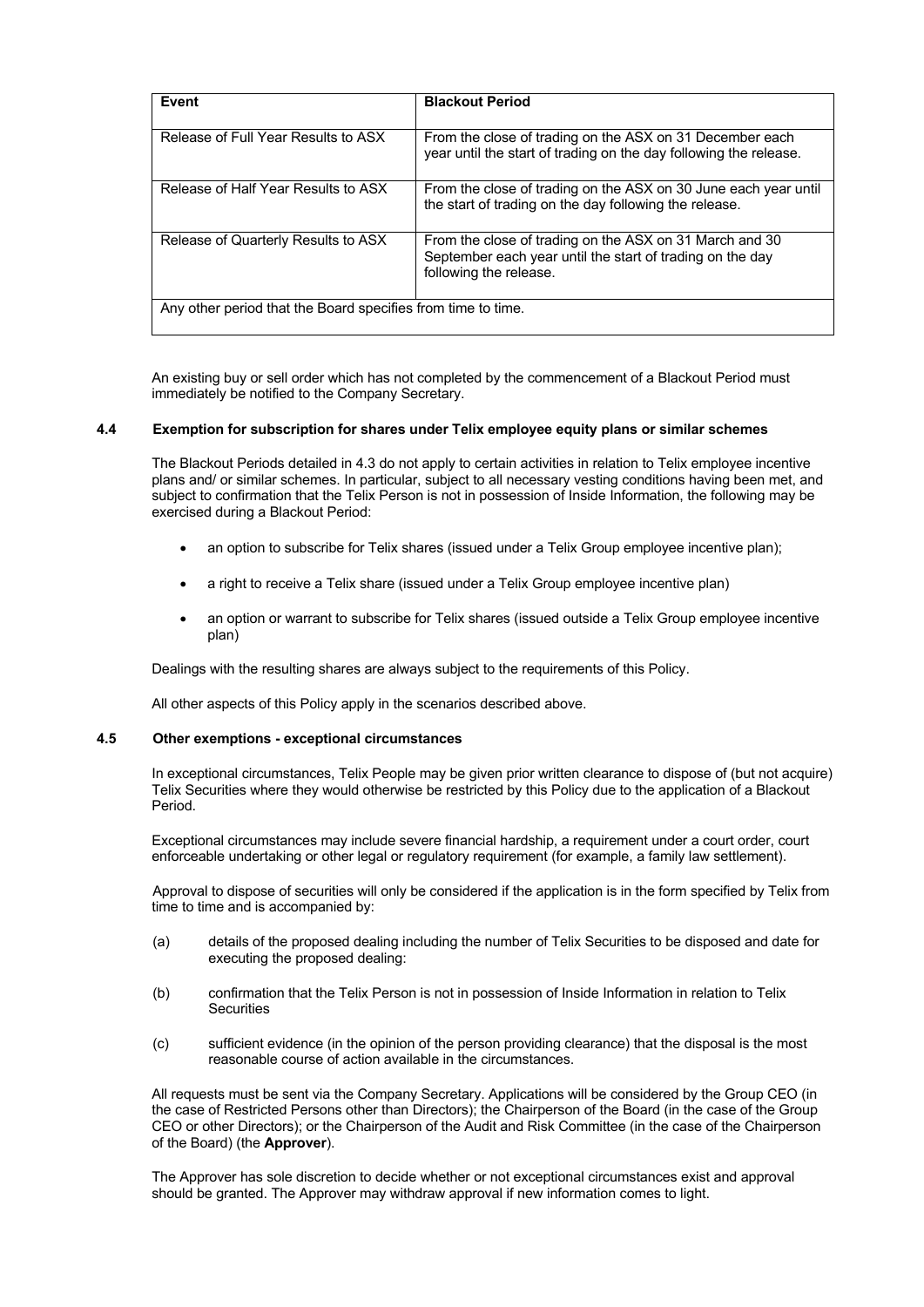Any approved dealing must occur within two business days following approval (or such other time specified in the approval). The requester must send the Company Secretary confirmation in writing once the dealing has occurred, specifying the number of securities affected and the relevant parties to the dealing (to the extent known).

Approval under this Policy is not an endorsement of the dealing. Telix People remain responsible for their own compliance with the law.

#### **4.6 Other exemptions – excluded dealings**

Without affecting the obligation of Telix Persons and their Connected Persons to ensure they comply at all times with insider trading laws, the Policy does not apply to:

- (a) the acquisition of Telix Securities through a dividend reinvestment plan;
- (b) the acquisition of Telix Securities through a share purchase plan available to all shareholders; and
- (c) the acquisition of Telix Securities through a rights issue or other pro rata entitlement offer available to all shareholders.

#### **4.7 Margin lending**

Margin lending poses special risks to the compliance of Telix People with this Policy and the law. As such, it is contrary to Telix Policy for Telix People to enter into Margin Lending arrangement that involve Telix Securities.

# **4.8 Dealing in financial products issued over Telix Securities by third parties**

Telix People must not deal at any time in financial products such as derivatives, options, warrants, futures, forward contracts, swaps, contracts for difference or other financial products issued or created over or associated with Telix Securities by third parties such as banks and other institutions. An exception applies where Company securities form a component of a listed portfolio or index product.

#### **5 Restricted Persons: additional restrictions and responsibilities**

# **5.1 Restricted Persons only to trade in Trading Windows**

Restricted Persons may only trade in a notified Trading Window. Trading Windows are considered and approved by the Telix Board of Directors. Notification of a Trading Window will be made by the Company Secretary via email and will detail the window timing and other restrictions or instructions as approved by the Board.

As the Board may vary, suspend or terminate (conditionally or unconditionally) a Trading Window at any time, Restricted Persons must not assume that a Trading Window is open in the absence of notification.

When dealing in Telix Securities on market at the market price, orders can be placed until market close on the last day of a Trading Window. Dealings involving conditional orders being placed during a Trading Window (e.g. a specified, minimum sell or maximum purchase price or a stop-loss instruction) that are not executed during the Trading Window are in breach of this Policy.

# Trading Window exemptions

Restricted Persons and their Connected Persons may apply for a Trading Window exemption to deal in Telix Securities outside a Trading Window in exceptional circumstances. The procedure set out in 4.5 should be followed.

# **5.2 Connected Persons**

Restricted Persons must take appropriate steps to ensure that their Connected Persons only deal in Telix Securities in circumstances where the Restricted Person to whom they are connected would be permitted to deal under this Policy. For example, by obtaining clearance in accordance with this Policy in respect of the Connected Person's dealings.

#### **Connected Persons** are: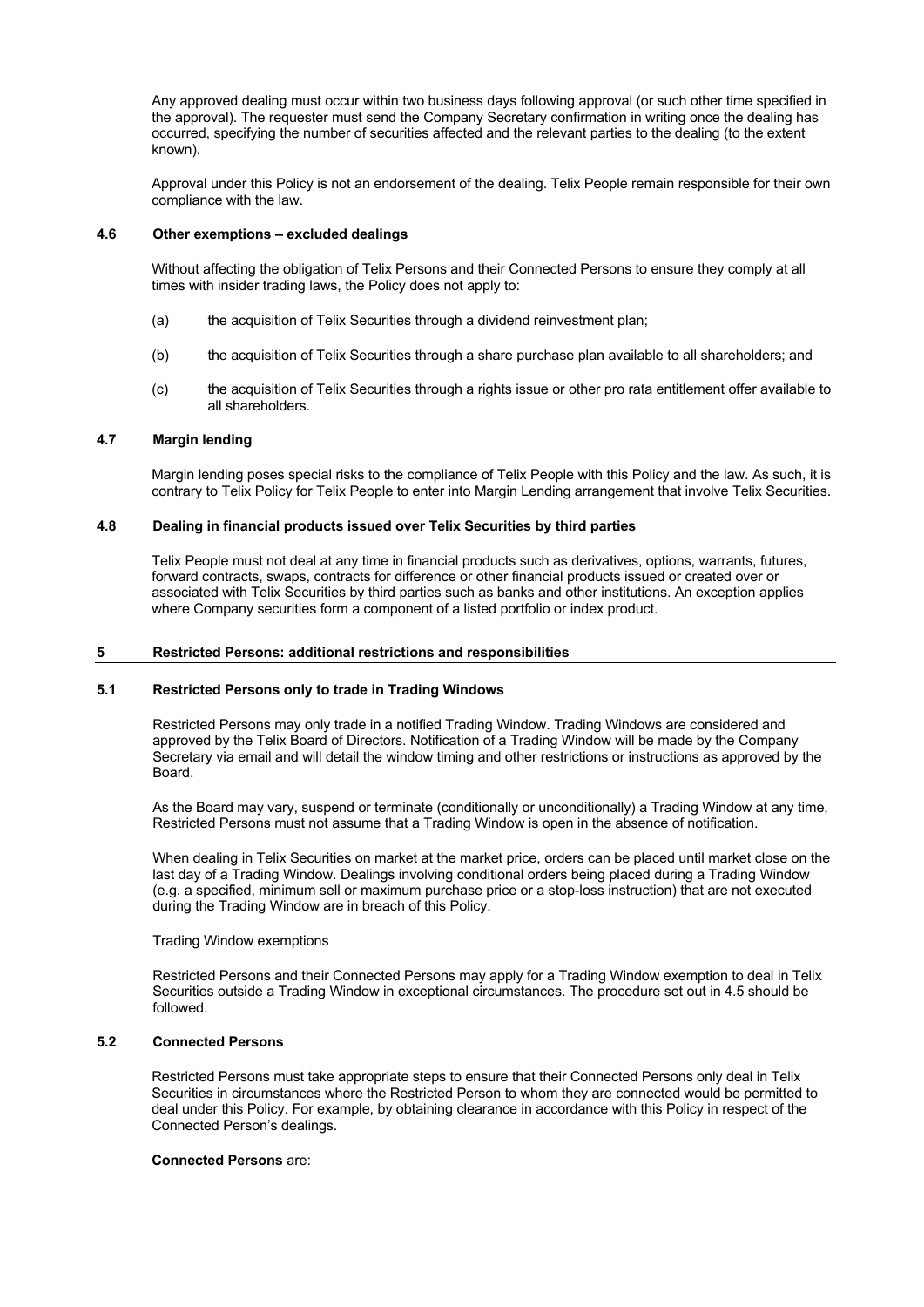- (a) a family member who may be expected to influence, or be influenced by, the Restricted Person in his or her dealings with Telix or Telix Securities (this may include the Restricted Person's spouse, partner and children, the children of the Restricted Person's partner, or dependants of the Restricted Person or the Restricted Person's partner); and
- (b) a company or any other entity which the Restricted Person has an ability to control.

If relevant, a Restricted Person must:

- (c) inform their Connected Persons about this Policy: and
- (d) communicate on behalf of their Connected Persons in relation to requests for approval.

If you are in doubt as to whether a person is a Connected Person and the application of this Policy to them, you should contact the Company Secretary who will make a determination on the issue.

## **5.3 Prior notification**

Restricted Persons must notify the Chairman (in the case of directors) or the Company Secretary (in the case of other Restricted Persons) prior to the commencement of any trade.

# **5.4 Confirmation of trade required**

Each Restricted Person must notify the Company Secretary of Telix as soon as practicable after any dealing in Telix Securities. This is to assist the Company to comply with its disclosure obligations under the ASX Listing Rules and related compliance policies.

# **5.5 Extension of this Policy – 3rd Party Restricted Securities**

From time to time Telix will be engaged in certain activities where Inside Information in relation to the securities of another entity may be made available to Telix People as a result of role or position within the Telix Group. Telix wishes to minimise the risk that such Telix People, because of their position, might be perceived to be engaged in inappropriate dealings, and therefore Telix may restrict the trading in certain securities in relation to certain Telix People (**3rd Party Restricted Securities**).

Where Telix notifies a Telix Person in writing that they are subject to a restriction in relation to one or more 3rd Party Restricted Securities, that person must not deal in the securities for the period of time specific in the notice.

A person notified of the application of 3rd Party Restricted Securities status must not discuss the fact that the security is restricted with any person other than the Chairman, Managing Director, General Counsel or Company Secretary of Telix and to the extent necessary for resolution of any questions or issues.

# **6 Insider Trading Prohibition**

A Telix Person who has Inside Information in relation to an entity's securities must not:

- (a) buy or sell securities in that entity, enter into an agreement to buy, sell or exercise options over securities in that entity, or otherwise apply for, acquire or dispose of securities in that entity (**deal**);
- (b) encourage someone else to deal in securities in that entity; or
- (c) directly or indirectly provide the Inside Information to another person where they know, or ought to know, that that person is likely to deal in securities or encourage someone else to deal in securities of that entity (**tipping**).

These restrictions apply to all securities, not just Telix Securities.

#### **7 Penalties**

#### **7.1 Consequences for breaches of this Policy**

Insider trading is a criminal offence, attracting potential fines and imprisonment. Breach of the insider trading laws may result in: